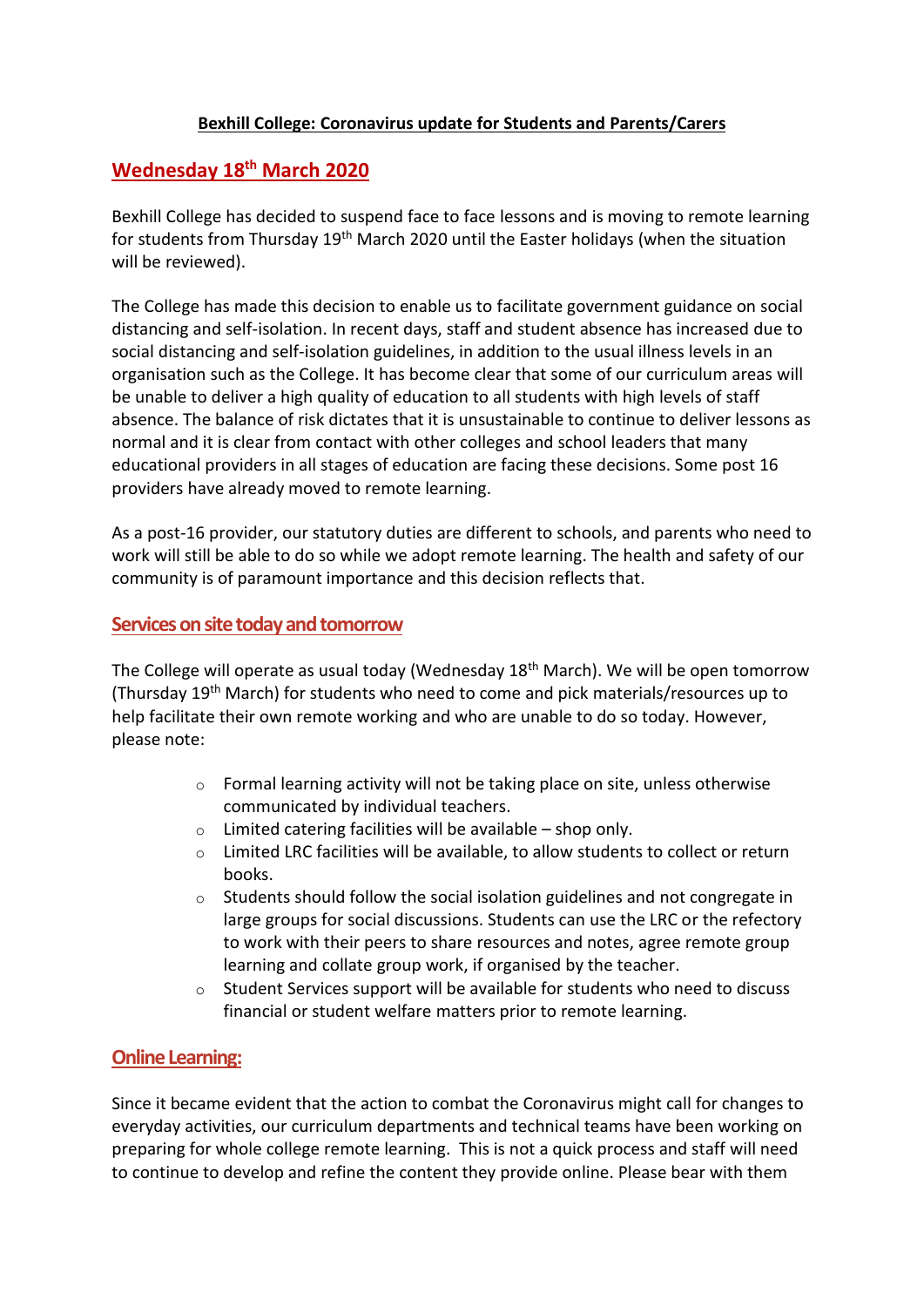for the next couple of working days while they finalise resources. Subject staff will communicate directly with students with regard to the systems and expectations of remote learning which will differ from course to course depending on the nature of the subject and available resources.

We ask all our students to ensure they check the following on a daily basis:

- o Student Email
- o College Website
- o MOODLE
- o Any other communication media which your courses use

We will be allocating on-line TA support to those students who receive additional support already for their studies, to help facilitate their on-line learning.

Unless ill or unable to be available for other reasons, staff will endeavour to follow the usual timetable periods and will be available on-line at usual lesson and tutorial times to respond to student queries. If staff are unable to respond during these times, students will be informed about alternative arrangements.

#### **Exams:**

On line exams that are already planned before Easter will be run. For this and next week, these are:

| Date                           | Course               | Exam                   | Time               |
|--------------------------------|----------------------|------------------------|--------------------|
| Friday 20 March                | Level 2 Sport        | Anatomy and Physiology | 1.30 <sub>pm</sub> |
| Tuesday 24 <sup>th</sup> March | Level 2 Hairdressing | Paper 2                | 11.00am            |
|                                | Level 2 Barbering    |                        |                    |
| Friday 27 <sup>th</sup> March  | Level 2 Hairdressing | Paper 1 resit          | 11.00am            |
|                                | Level 2 Barbering    | Paper 1 resit          |                    |
|                                | Level 3 Hairdressing | Paper 2                |                    |
| Friday 27 <sup>th</sup> March  | Level 2 ICT          | Online world           | 1.30 <sub>pm</sub> |
| Friday 27 <sup>th</sup> March  | <b>Food Safety</b>   | <b>Food Safety</b>     | 1.30pm             |

Students are free to decide if they wish to attend but are making this service available. All these exams are 'on demand' and we anticipate they will be available at a later date should students not wish to attend. Students who do attend will be spread out as per social distancing guidelines. All exams will be held in Theatre block and student should report to the theatre reception. Students should have this information on their student portal.

We will provide information for exams scheduled the week of 30<sup>th</sup> March in the 6.30pm College daily update on Tuesday 24th March.

All practical exams will be suspended until further notice. We appreciate students and parents will be concerned about exam preparation, particularly for those students who are